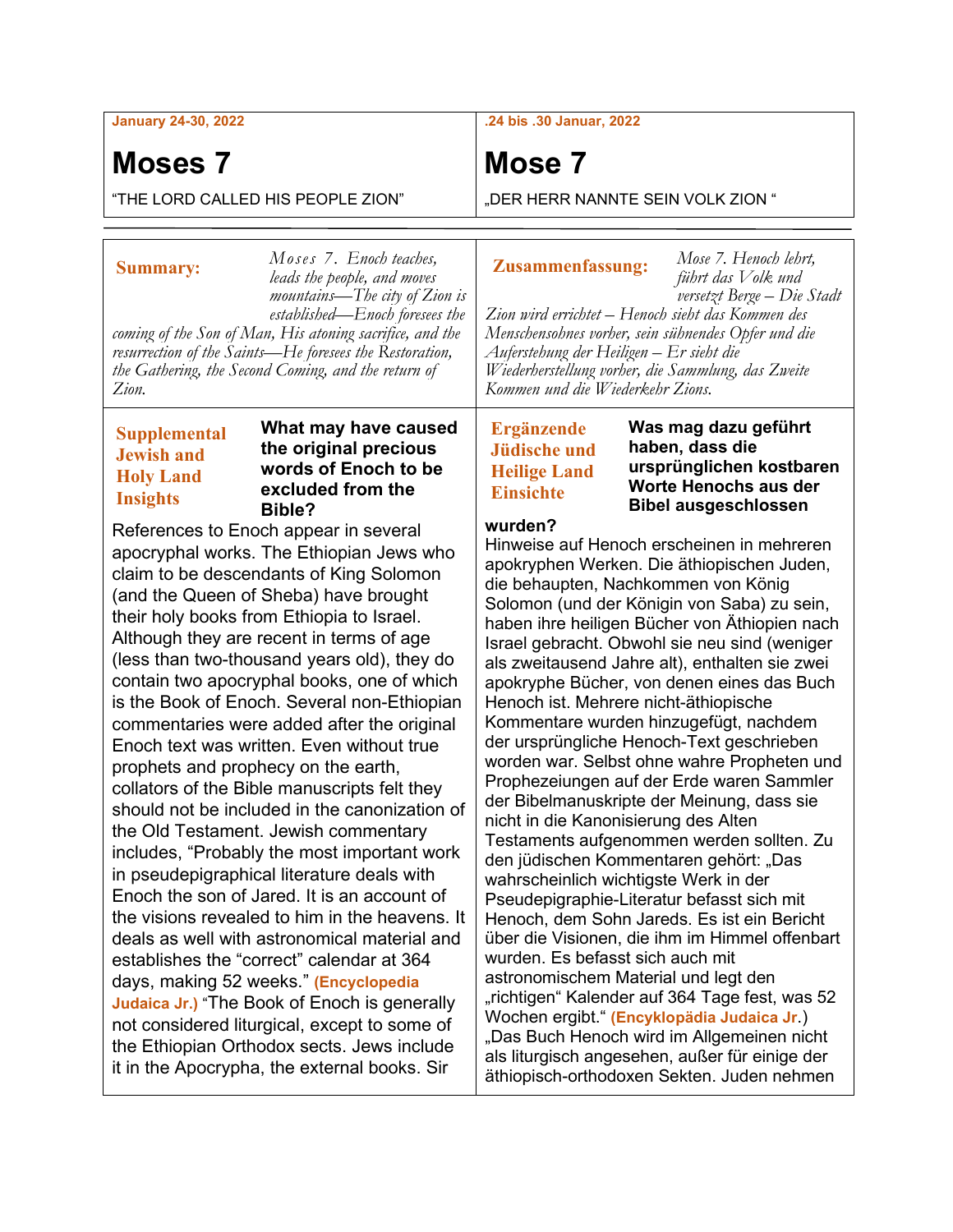| Walter Raleigh, writing in 1616 (imprisoned<br>in the Tower of London), said that the Book<br>of Enoch, with "the course of the stars, their<br>names and motions" had been discovered in<br>Sheba in the first century, thus was available<br>to Origen and Terullian. He attributed the<br>information to Origen, in Homilies on<br>Numbers. (https://bethshalompgh.org/ive-<br>always-wondered)                                                                                                                                                                                                                                                                                                                                                                                                                                                                                                                                                                                                                                                                                                                                                                                           | es in die Apokryphen auf, die externen Bücher.<br>Sir Walter Raleigh schrieb 1616 (eingesperrt im<br>Tower of London), dass das Buch Henoch mit<br>"dem Lauf der Sterne, ihren Namen und<br>Bewegungen" im ersten Jahrhundert in Saba<br>entdeckt worden sei und somit zugänglich sei<br>Origenes und Terullian. Er schrieb die<br>Informationen Origenes in Homilies on<br>Numbers zu. (https://bethshalompgh.org/ive-<br>always-wondered)                                                                                                                                                                                                                                                                                                                                                                                                                                                                                                                                                                                                                                                                                                                                                                                                                                                                                                                                                                                 |
|----------------------------------------------------------------------------------------------------------------------------------------------------------------------------------------------------------------------------------------------------------------------------------------------------------------------------------------------------------------------------------------------------------------------------------------------------------------------------------------------------------------------------------------------------------------------------------------------------------------------------------------------------------------------------------------------------------------------------------------------------------------------------------------------------------------------------------------------------------------------------------------------------------------------------------------------------------------------------------------------------------------------------------------------------------------------------------------------------------------------------------------------------------------------------------------------|-----------------------------------------------------------------------------------------------------------------------------------------------------------------------------------------------------------------------------------------------------------------------------------------------------------------------------------------------------------------------------------------------------------------------------------------------------------------------------------------------------------------------------------------------------------------------------------------------------------------------------------------------------------------------------------------------------------------------------------------------------------------------------------------------------------------------------------------------------------------------------------------------------------------------------------------------------------------------------------------------------------------------------------------------------------------------------------------------------------------------------------------------------------------------------------------------------------------------------------------------------------------------------------------------------------------------------------------------------------------------------------------------------------------------------|
| How does Latter-day revelation help me<br>learn more about Enoch?<br>Repeating information in the last<br>supplement; Enoch was a prophet who led<br>the people of the city of Zion as described in<br>both the Old Testament and the Pearl of<br>Great Price. Members of the Church of<br>Jesus Christ of Latter-day Saints believe that<br>Enoch had a more significant ministry than<br>the Bible's brief account of him specifies.<br>The Bible notes that he was translated<br>(Hebrews 11:5) but gives no details of his<br>ministry. (Jude 1:14) contains a quotation of a<br>prophecy he made. His preaching in a city<br>called Zion, his visions, and his prophecies<br>are quoted in the (Doctrine and Covenants<br>107:48-57 and (Moses 6-7). Zion was taken to<br>heaven because of the righteousness of<br>those who lived in it (Moses 7:69). God<br>revealed himself to Enoch, (Moses 6:26-37).<br>Enoch taught the gospel, (Moses 6:37-68).<br>Enoch taught the people and established<br>Zion, (Moses 7:1–21). Enoch saw all things,<br>even unto the end of the world, (Moses 7:23-<br>68) (https://www.churchofjesuschrist.org/<br>study/scriptures/gs/ enoch? lang=eng) | Wie hilft mir die Offenbarung der Letzten<br>Tage, mehr über Henoch zu erfahren?<br>Wiederholung von Informationen im letzten<br>Nachtrag; Henoch war ein Prophet, der die<br>Menschen der Stadt Zion führte, wie es sowohl<br>im Alten Testament als auch in der Köstlichen<br>Perle beschrieben wird. Als siebter Patriarch<br>nach Adam war er der Sohn von Jared und der<br>Vater von Methusalah (Genesis 5:18-24; Lukas<br>3:37). Mitglieder der Kirche Jesu Christi der<br>Heiligen der Letzten Tage glauben, dass<br>Henoch einen bedeutenderen Dienst hatte, als<br>der kurze Bericht der Bibel über ihn angibt. Die<br>Bibel stellt fest, dass er übersetzt wurde<br>(Hebräer 11:5), aber es gibt keine Einzelheiten<br>über seinen Dienst. (Judas 1:14) enthält ein<br>Zitat einer von ihm gemachten Prophezeiung.<br>Seine Predigten in einer Stadt namens Zion,<br>seine Visionen und seine Prophezeiungen<br>werden in (Lehre und Bündnisse 107:48-57)<br>und (Mose 6-7) zitiert. Zion wurde wegen der<br>Rechtschaffenheit derer, die darin lebten, in<br>den Himmel aufgenommen (Mose 7:69). Gott<br>offenbarte sich Henoch (Mose 6:26-37).<br>Henoch lehrte das Evangelium (Mose 6:37-68).<br>Henoch lehrte das Volk und errichtete Zion<br>(Mose 7:1-21) Henoch sah alles, sogar bis ans<br>Ende der Welt (Mose 7:23-68).<br>(https://www.churchofjesuschrist.org/<br>study/scriptures/gs/enoch? lang=eng) |
| How are Latter-day Temples a "start" of<br>Zion, a City of the Lord?<br>Just as bread needs a "starter" or "leaven" to<br>rise, our Lord is the "leaven," the "bread of<br>life." His dwelling on earth and in heaven is<br>reflected in the "temple." An image of<br>heavenly living may be in the pattern of                                                                                                                                                                                                                                                                                                                                                                                                                                                                                                                                                                                                                                                                                                                                                                                                                                                                               | Inwiefern sind die Tempel der Letzten Tage<br>ein "Vorspeise" von Zion, einer Stadt des<br>Herrn?<br>So wie Brot eine "Vorspeise" oder einen<br>"Sauerteig" braucht, um aufzugehen, ist unser<br>Herr der "Sauerteig", das "Brot des Lebens".<br>Sein Wohnen auf Erden und im Himmel<br>spiegelt sich im "Tempel" wider. Ein Bild des                                                                                                                                                                                                                                                                                                                                                                                                                                                                                                                                                                                                                                                                                                                                                                                                                                                                                                                                                                                                                                                                                       |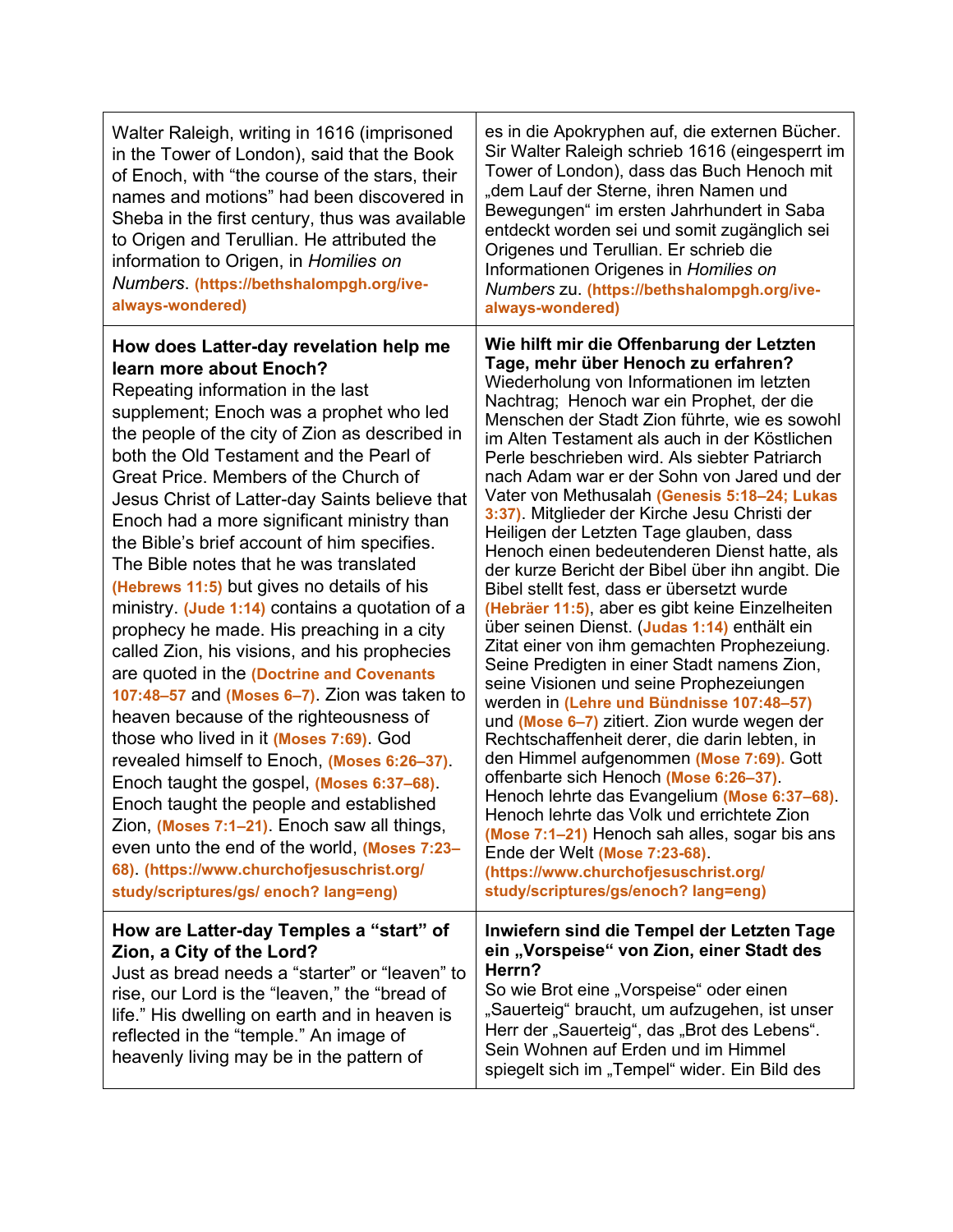living in the "City of our Lord" with our Lord. The imagery of dwelling places such as tents with their poles (stakes) and curtains may represent the organized facilities and order of heaven. "The sons also of them that; and all they that despised thee shall bow themselves down at the soles of thy feet; and they shall call thee, The city of the LORD, The Zion of the Holy One of Israel." **(Isaiah 60:14)** "And he spake also concerning the house of Israel, and the Jerusalem from whence Lehi should come--after it should be destroyed it should be built up again, a holy city unto the Lord; wherefore, it could not be a new Jerusalem for it had been in a time of old; but it should be built up again, and become a holy city of the Lord; and it should be built unto the house of Israel." **(Ether 13:5)** It seems that the "camp" of Israel was organized in a "City of the Lord" which was likened to the "House of the Lord." The families were on the outside; the priests (Levites) were next. They surrounded the holiest place (the Ark) where the Lord's prophet communed with God. It may be likened to the terms telestial, terrestrial and celestial. ". . . it seems, the ancient Israelites were commanded to build a sanctuary so that God may dwell amongst them **(Exodus 25:8)**. The Tabernacle became the place to which sacrifices were brought in times of joy and in times of sadness. It became the place to which Moses retired when he wanted to communicate with God. When the Children of Israel camped in the desert, the Tabernacle was erected at the very center of the camp; when they moved, the Tabernacle was taken apart, and was moved with them. Physically and spiritually, it was the central object for the Children of Israel and it was through the Tabernacle that they felt their connection with God." **(Encyclopedia Judaica Jr.)**

himmlischen Lebens mag das Muster des Lebens in der "Stadt unseres Herrn" mit unserem Herrn sein. Die Bilder von Wohnstätten wie Zelten mit ihren Stangen (Pfählen) und Vorhängen können die organisierten Einrichtungen und die Ordnung des Himmels darstellen. "Gebückt kommen die Söhne deiner Unterdrücker zu dir, alle, die dich verachtet haben, werfen sich dir zu Füßen. Man nennt dich «Die Stadt des Herrn» und «Das Zion des Heiligen Israels". **(Jesaja 60:14)** "Und er sprach auch vom Haus Israel und von dem Jerusalem, von woher Lehi kommen werde – nachdem es zerstört worden sei, würde es wieder aufgebaut werden, eine heilige Stadt für den Herrn; darum kann es nicht ein neues Jerusalem sein, denn es bestand schon in alter Zeit; sondern es würde wieder aufgebaut werden und eine heilige Stadt des Herrn werden; und es würde für das Haus Israel erbaut werden." **(Ether 13:5)** Es scheint, dass das "Lager" Israels in einer "Stadt des Herrn" organisiert war, die mit dem "Haus des Herrn" verglichen wurde. Die Familien waren draußen; Die Priester (Leviten) waren die nächsten. Sie umzingelten den heiligsten Ort (die Bundeslade), wo der Prophet des Herrn mit Gott sprach. Es kann mit den Begriffen telestial, terrestrisch und himmlisch verglichen werden. ". . . Anscheinend wurde den alten Israeliten befohlen, ein Heiligtum zu bauen, damit Gott unter ihnen wohnen kann **(2. Mose 25:8)**. Die Stiftshütte wurde zum Ort, an dem in Zeiten der Freude und in Zeiten der Traurigkeit Opfer gebracht wurden. Es wurde der Ort, an den sich Moses zurückzog, als er mit Gott kommunizieren wollte. Als die Kinder Israels in der Wüste lagerten, wurde die Stiftshütte mitten im Lager errichtet; Als sie umzogen, wurde die Stiftshütte auseinandergenommen und mit ihnen bewegt. Physisch und geistlich war es das zentrale Objekt für die Kinder Israels, und durch die Stiftshütte fühlten sie ihre Verbindung mit Gott." **(Enzyklopädie Judaica Jr.)**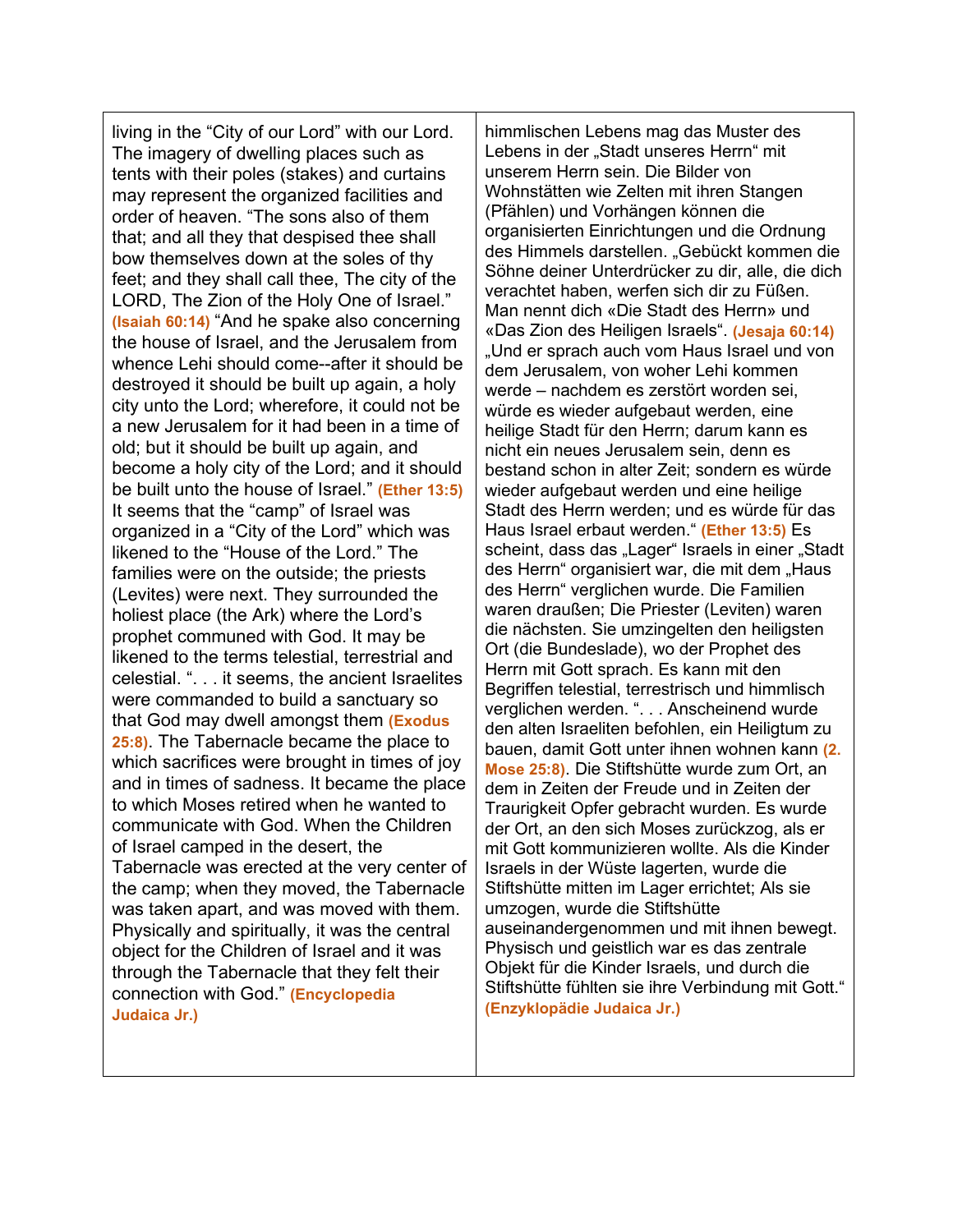### **How can I better understand the concept of "Zion?"**

In Zion, the Messianic doctrine is firmly established from the beginning of times, "Therefore thus saith the Lord GOD, Behold, I lay in Zion for a foundation a stone, a tried stone, a precious corner stone, a sure foundation: he that believeth shall not make haste." **(Isaiah 28:16)** "Jesus saith unto them, Did ye never read in the scriptures, The stone which the builders rejected, the same is become the head of the corner: this is the Lord's doing, and it is marvellous in our eyes?" **(Matthew 21:42)** In the end of times, the Messiah governs from Zion as prophesied by Micah, an Old Testament prophet who writes little, yet his writing bears an immense impact for us in these latterdays. Two governing headquarters of the Lord's kingdom will exist. Two centers in the "Tops of the Mountains" should be considered. Presently, there are two dedicated centers in the two "Zions" in the two "Tops of the Mountains," Jerusalem and Salt Lake City. The Lord will speak from two Zions. "Micah directed his prophecy against the rich who lived in ill-gotten splendor at the expense of the poor. He warned them that God would forsake His people and that the inevitable results of the corruption of Judah would follow: the ravaging of Judah by its enemies, the destruction of Jerusalem and the Temple, and exile. Micah stated God's demands simply: justice tempered with mercy. Micah's verses of consolation are beautiful in their vision of the glorious future of Zion: "For out of Zion shall go forth the law, and the word of the Lord from Jerusalem . . . And they the nations shall beat their swords into plowshares, and their spears into pruning-hooks; nation shall not lift up sword against nation, neither shall they learn war anymore. But they shall sit every man under his vine and under his figtree; and none shall make them afraid." **(Micah 4:2-4)**." **(Encyclopedia Judaica Jr.)**

### **Wie kann ich das Konzept "Zion" besser verstehen?**

In Zion ist die messianische Lehre von Anbeginn der Zeiten fest verankert: "Darum so spricht Gott, der Herr: Seht her, ich lege einen Grundstein in Zion, einen harten und kostbaren Eckstein, ein Fundament, das sicher und fest ist: Wer glaubt, der braucht nicht zu fliehen." (Jesaja 28:16) "Und Jesus sagte zu ihnen: Habt ihr nie in der Schrift gelesen: *Der Stein, den die Bauleute verworfen haben, er ist zum Eckstein geworden; das hat der Herr vollbracht, vor unseren Augen geschah dieses Wunder*?" **(Matthäus 21:42)** Am Ende der Zeiten regiert der Messias von Zion aus, wie es von Micha prophezeit wurde, einem alttestamentlichen Propheten, der wenig schreibt, aber seine Schriften haben in diesen Letzten Tagen einen immensen Einfluss auf uns. Es wird zwei Hauptquartiere des Königreichs des Herrn geben. Zwei Zentren in den "Tops of the Mountains" sollten in Betracht gezogen werden. Gegenwärtig gibt es zwei spezielle Zentren in den beiden "Zions" in den beiden "Spitzen der Berge", Jerusalem und Salt Lake City. Der Herr wird aus zwei Zions sprechen. "Micah richtete seine Prophezeiung gegen die Reichen, die auf Kosten der Armen in unrechtmäßiger Pracht lebten. Er warnte sie, dass Gott sein Volk verlassen würde und dass die unvermeidlichen Folgen der Korruption Judas folgen würden: die Verwüstung Judas durch seine Feinde, die Zerstörung Jerusalems und des Tempels und die Verbannung. Micha formulierte Gottes Forderungen einfach: Gerechtigkeit gemildert mit Barmherzigkeit. Michas Verse des Trostes sind wunderschön in ihrer Vision von der glorreichen Zukunft Zions: "Denn von Zion kommt die Weisung, aus Jerusalem kommt das Wort des Herrn… Dann schmieden sie Pflugscharen aus ihren Schwertern und Winzermesser aus ihren Lanzen. Man zieht nicht mehr das Schwert, Volk gegen Volk, und übt nicht mehr für den Krieg. Jeder sitzt unter seinem Weinstock und unter seinem Feigenbaum und niemand schreckt ihn auf." **(Micha 4:2-4)**. **(Enzyklopädie Judaica Jr.)**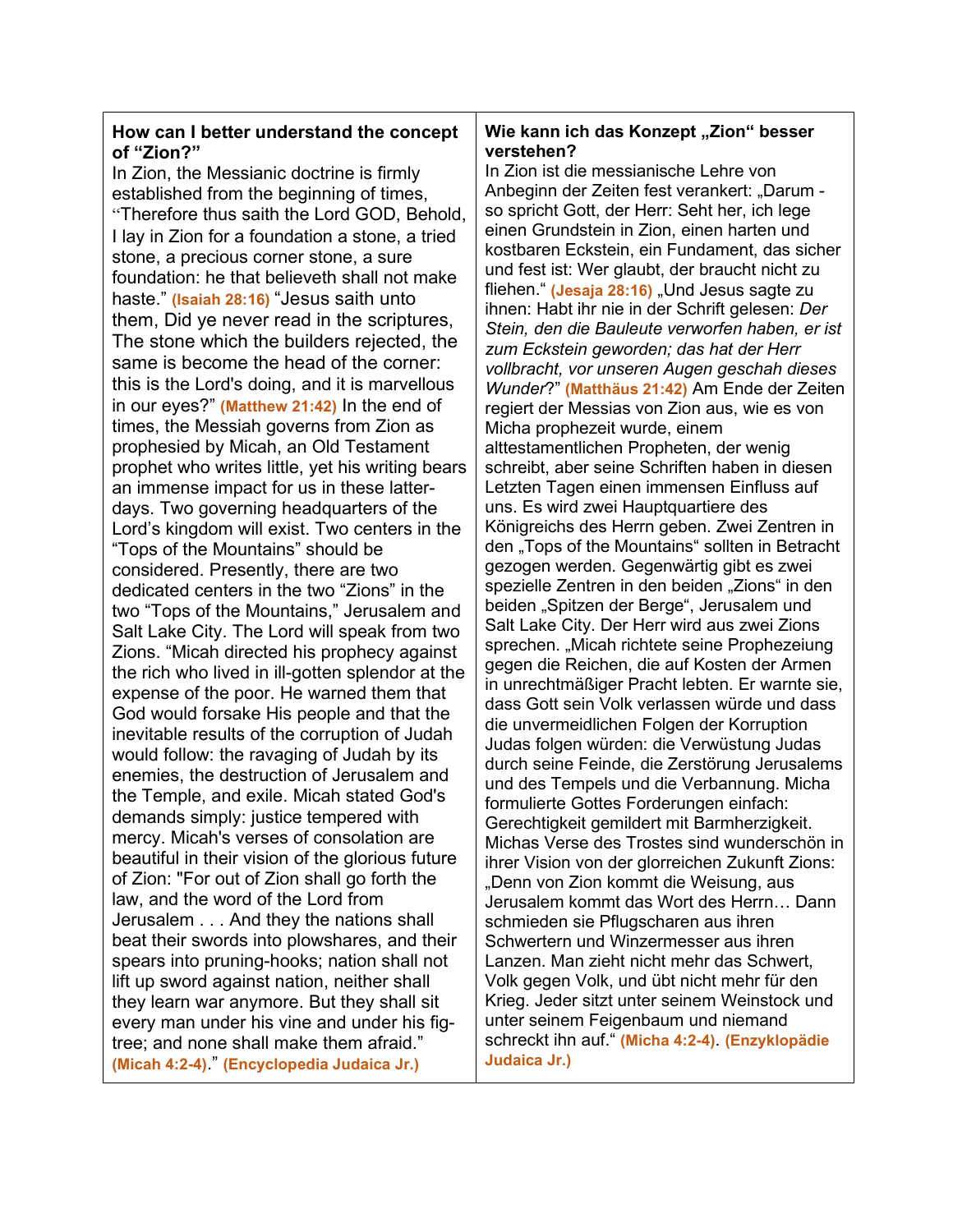## **What additional insights about the Latterday Zions can I associate with the Bible?**

The Lord had spoken of the future glory of Zion—of the city, the location of which the Elders were to testify; also, of the glory of the temple, with its future cloud by day and pillar of fire by night; of the future union of this New-World Zion with the ancient Zion of Enoch, where the Lord will make His abode" *(History of the Church,* **3:34).** "Their place of habitation is that of the terrestrial order, and a place prepared for such characters He [God] held in reserve to be ministering angels unto many planets, and who as yet have not entered into so great a fullness as those who are resurrected from the dead." The Prophet continued: "Translation (Enoch, Moses, Elijah, John the Revelator, three-Nephites, etc.) obtains deliverance from the tortures and sufferings of the body, but their existence will prolong as to the labors and toils of the ministry, before they can enter into so great a rest and glory" **(***History of the Church,* **4:210)**. Isaiah, who knew the mountains of Judah, also knew the Lord and combined the majesty of both in teaching us about the Savior. "How beautiful upon the mountains are the feet of him that bringeth good tidings, that publisheth peace; that bringeth good tidings of good, that publisheth salvation; that saith unto Zion, Thy God reigneth!" **(Isaiah 52:7)**

### **How is "gathering" part of the Zion concept?**

"The *Talmud* teaches that the ingathering of the exiled kingdoms will be part of the coming of the Messiah. The great exile to Babylonia in the sixth century B.C.E. was ended by Cyrus the Great of Persia. However, the rabbis did not consider his proclamation and the return at that time to be the Ingathering of the Exiles since it was incomplete. The day of the ingathering, the rabbis write, will be "as great as the day on which heaven and earth were created."

## **Welche zusätzlichen Einsichten über die Zion der Letzten Tage kann ich der Bibel zuordnen?**

Der Herr hatte von der zukünftigen Herrlichkeit Zions gesprochen – von der Stadt, deren Lage die Ältesten bezeugen sollten; auch von der Herrlichkeit des Tempels mit seiner zukünftigen Wolke bei Tag und seiner Feuersäule bei Nacht; der zukünftigen Vereinigung dieses Zions der Neuen Welt mit dem alten Zion Henochs, wo der Herr wohnen wird" **(History of**  the Church, 3:34). "Ihr Wohnort ist der der irdischen Ordnung, und ein Ort, der für solche Charaktere vorbereitet ist, die Er [Gott] in Reserve gehalten hat, um vielen Planeten dienende Engel zu sein, und die noch nicht in eine so große Fülle eingetreten sind wie diejenigen, die es sind von den Toten auferstanden." Der Prophet fuhr fort: "Die Übersetzung (Henoch, Moses, Elia, Johannes der Offenbarer, die drei Nephiten usw.) erlangt Befreiung von den Qualen und Leiden des Körpers, aber ihre Existenz wird sich in Bezug auf die Arbeit und Mühsal des Dienstes verlängern, bevor sie in eine so große Ruhe und Herrlichkeit eingehen können" **(History of the Church, 4:210)**. Jesaja, der die Berge Judas kannte, kannte auch den Herrn und vereinte die Majestät beider, indem er uns über den Erretter lehrte. "Wie willkommen sind auf den Bergen die Schritte des Freudenboten, der Frieden ankündigt, der eine frohe Botschaft bringt und Rettung verheißt, der zu Zion sagt: Dein Gott ist König." **(Jesaja 52:7)**

### Inwiefern ist "Sammeln" Teil des Zion-**Konzepts?**

"Der *Talmud* lehrt, dass die Einsammlung der verbannten Königreiche Teil des Kommens des Messias sein wird. Das große Exil nach Babylonien im 6. Jahrhundert v. u. Z. wurde von Kyros dem Großen von Persien beendet. Die Rabbiner betrachteten seine Verkündigung und die damalige Rückkehr jedoch nicht als Einsammlung der Verbannten, da sie unvollständig war. Der Tag der Einsammlung, schreiben die Rabbiner, wird "so groß sein wie der Tag, an dem Himmel und Erde erschaffen